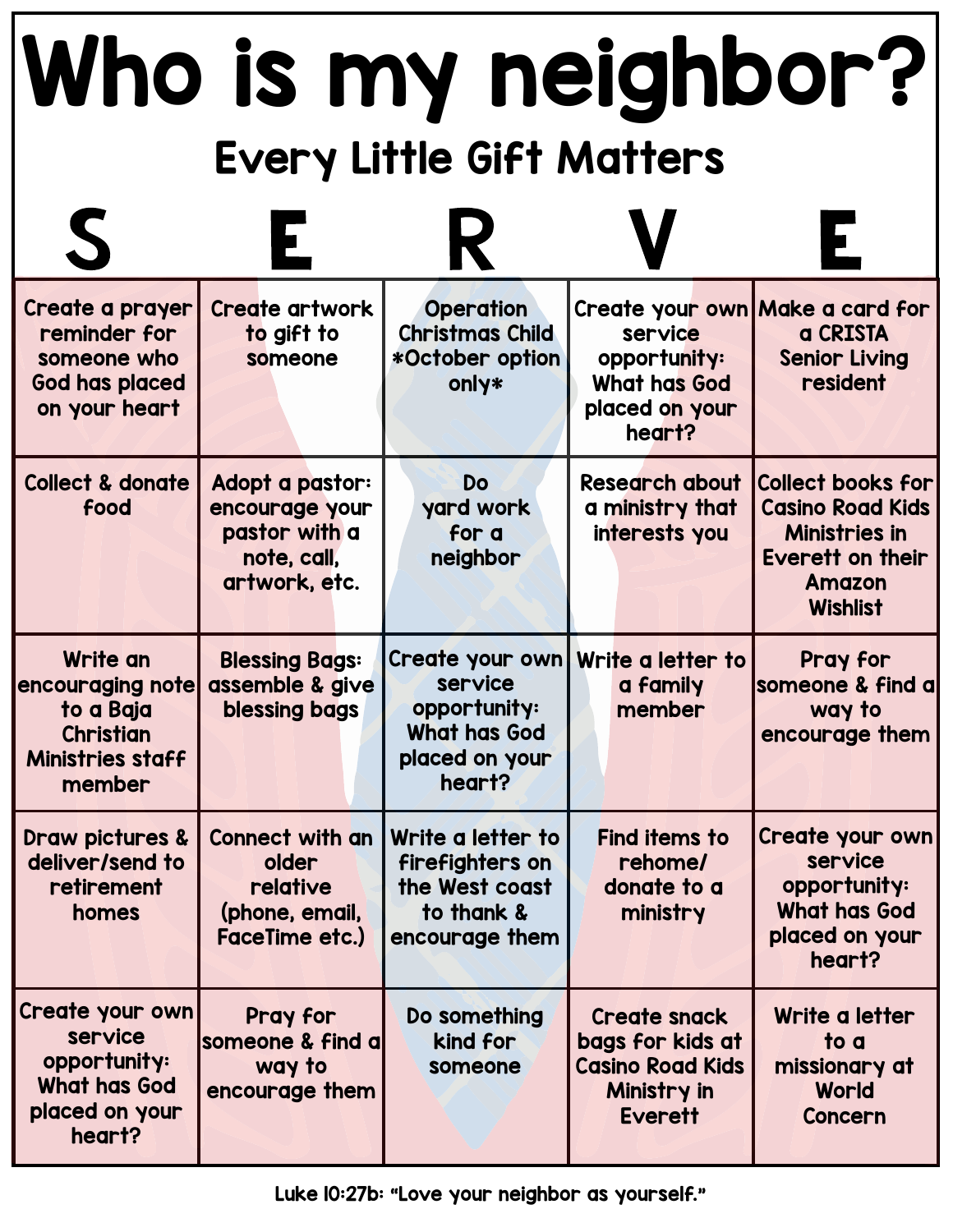# Who is my neighbor?

### Serve Board Information Sheet

Remote Service Days: October 23rd, January 25th & January 26th, May 7th

### $\boldsymbol{\zeta}$

- Create a prayer reminder for someone who God has placed on your heart. This could be on a note card, a sticky note, or any material of your choosing!
- Collect & donate non-perishable food and find a ministry to donate it to.
- Write an encouraging note to a Baja Christian Ministries (our La Casa partnership) staff member. Address: 4195 Chino Hills Pkwy. #390, Chino Hills, CA 91709
- Draw pictures & deliver/mail it to a retirement home. Include an encouraging note or a Bible verse and mail it to a resident.
- Create your own service opportunity. What has God placed on your heart? Create your own service project to serve someone in your own community!

- Create artwork to gift to someone. Use any art materials you'd like to create a masterpiece to gift to someone.
- Adopt a pastor. Encourage your pastor with a note, call, artwork, or your own idea!
- Assemble Blessing Bags using Ziplock bags with items such a socks, hand sanitizers, snacks, water, and give to someone as a blessing.
- $\cdot$  Connect with an older relative by calling them, writing them a letter, or safely visiting with them!
- Pray for someone and find a way to encourage them.

### K

- Participate in Operation Christmas Child. See link for more information-http://tiny.cc/6y8zsz
- Do yard work for a neighbor. This could be raking leaves, picking up litter, pulling weeds, mowing the lawn, etc.